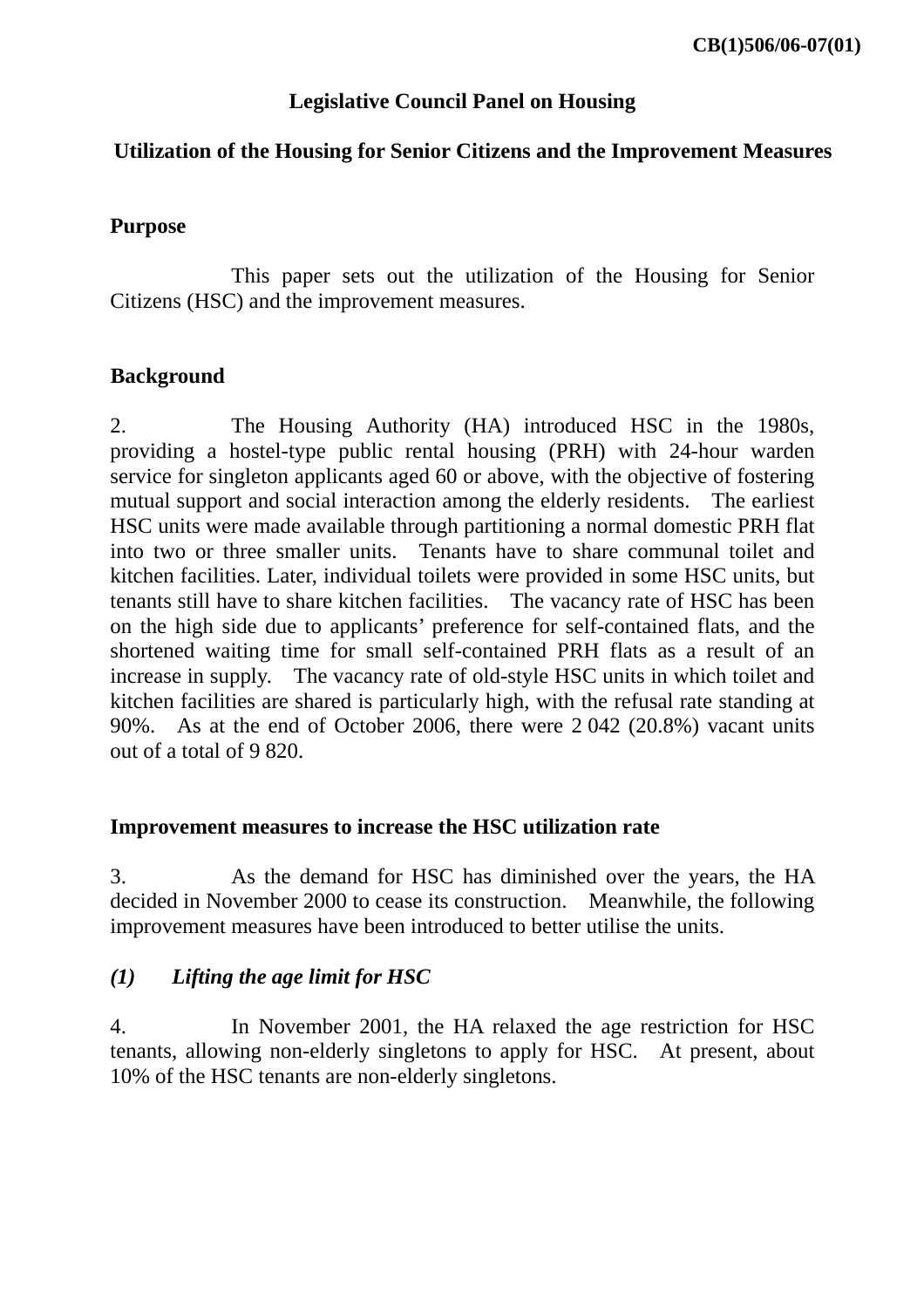# *(2) Incorporating HSC in the Express Flat Allocation Scheme (EFAS)*

5. Under the EFAS, the HA invites eligible applicants on the Waiting List to choose from a pool of unpopular vacant PRH flats in the territory. Since December 2001, HSC units have been included in EFAS for applicants to select. In the past four EFAS exercises, a total of 1 810 HSC units were selected and 726 units were successfully let. In the latest EFAS exercise, 876 out of 1 300 available HSC units have been selected and the allocation work is in progress.

# *(3) Conversion of HSC with higher vacancy rate into normal PRH flats or other uses*

6. The HA launched a trial scheme in 2003 to convert HSC units of a high vacancy rate for a long time into normal PRH flats or other uses in a phase manner, so as to better utilise the housing resources. The scheme was endorsed by the HA in July 2006 as a long term measure. Each year, about 500 HSC units are to be converted. The HA has adequate self-contained one-person PRH flats for HSC tenants to move in on a voluntary basis. We shall maintain close liaison with the Social Welfare Department, non-government elderly services providers and elderly welfare organizations in the course of programme implementation, to ensure that HSC tenants are properly re-housed.

7. Under the conversion programme, the HSC units in Chung On Estate in Ma On Shan and Wah Lai Estate in Lai Chi Kok have been converted into normal PRH flats. On the other hand, the HSC in Fu Tai Estate in Tuen Mun has been converted into a Residential Care Home for the Elderly cum Day Care Unit. Part of the HSC in Tin Chak Estate in Tin Shui Wai has been converted into non-domestic uses including social service centre, elderly community centre and estate management office in order to make the best use of the resources.

8. The HA is committed to enhancing the utilization rate of HSC and making better use of the housing resources through conversion of some HSCs, in order to allow more eligible applicants on the Waiting List to be allocated with flats within a shorter time and to improve their living conditions.

Housing, Planning and Lands Bureau December 2006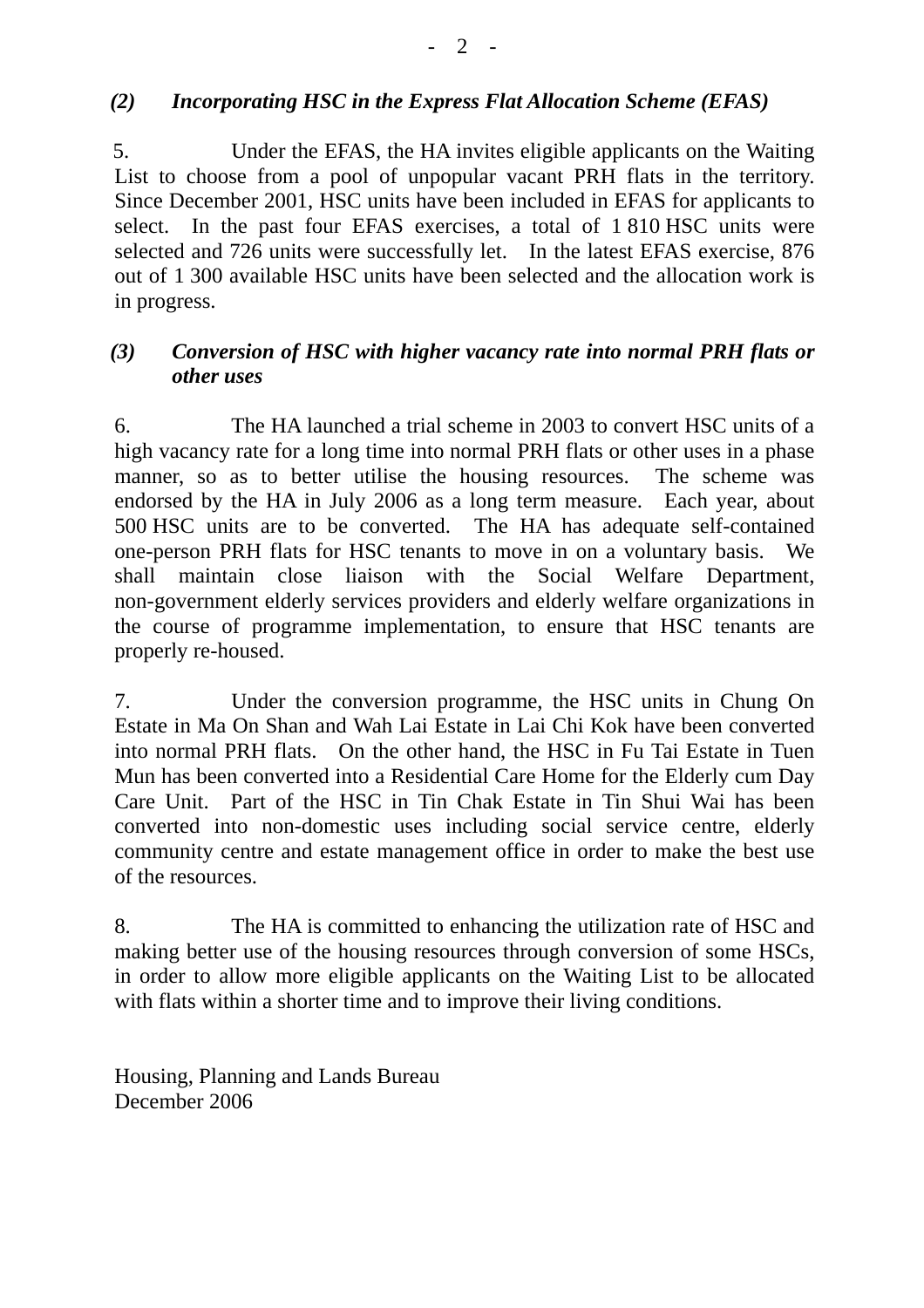### **Legislative Council Panel on Housing**

### **Demarcation and Management of Common Areas in Tenants Purchase Scheme Estates**

#### **Purpose**

 This paper sets out the general principles governing the demarcation and management of common areas in Tenants Purchase Scheme (TPS) estates.

### **Background**

2. At a meeting between Members of the Legislative Council and Kwai Tsing District Council on 8 December 2005, some District Council Members raised concern about the recreational areas and facilities on the podium of the shopping centre of the Cheung Fat Estate, a TPS estate, being designated by the Housing Authority (HA) as estate common area and facilities, rather than sold to the Link Management Limited, the owner of the shopping centre after its divestment from the HA. As such, all the owners of the Cheung Fat Estate would share responsibilities for the management and maintenance of the areas and facilities. The matter was subsequently discussed at a Case Conference held on 20 February 2006. The Housing Department (HD) explained the general principles governing the demarcation and management of common areas and facilities in TPS estates in a reply to Legislative Council and District Council in January 2006 and at the Case Conference in February 2006.

### **Principles Governing the Demarcation and Management of Common Areas**

3. The boundary and facilities of a TPS estate and the management and maintenance responsibilities for such facilities are defined in its Deed of Mutual Covenant (DMC). As in the case of private properties, DMCs for TPS estates are prepared in accordance with the guidelines issued by the Legal Advisory and Conveyancing Office (LACO) of the Lands Department, and must be approved by LACO to ensure compliance with the guidelines and to properly balance the interests of all owners.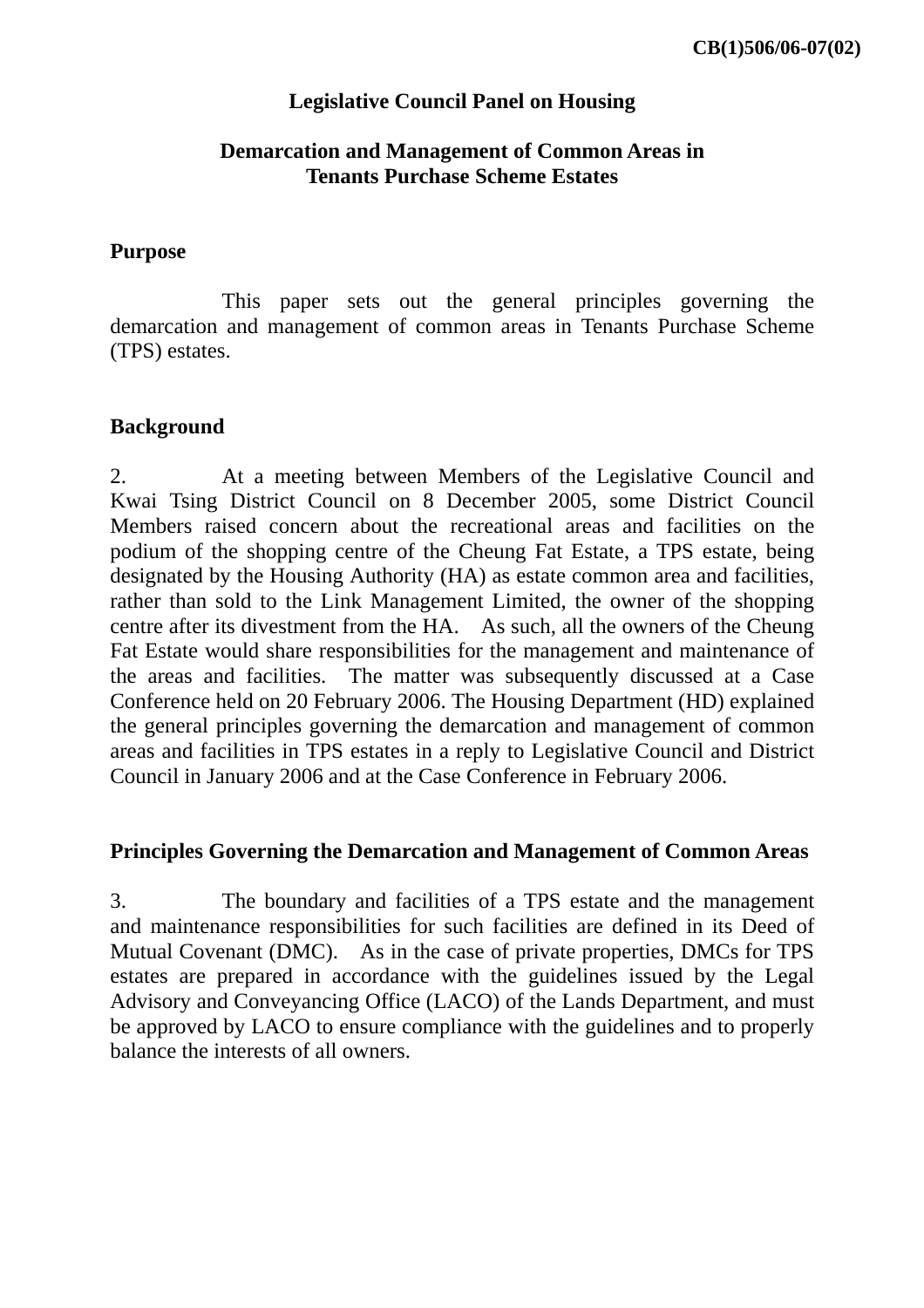4. The HA, in drawing up the DMCs of TPS estates, would seek to maintain the integrity of the overall planning of the estates. Common areas and facilities for use and enjoyment by the residents, such as roads, open space and recreational facilities, are classified as 'estate common areas and facilities' under the DMC. According to the user-pays principle, the management and maintenance responsibilities for such facilities are shared by all owners in accordance with the DMCs.

5. The HA has established a maintenance fund for estates sold under the TPS, and made a one-off contribution to the fund to finance major maintenance works for the estate common areas and facilities. The contribution was calculated on the basis of \$14,000 per residential unit.

# **Recreational areas and facilities on the podium of Cheung Fat Estate Shopping Centre**

6. The recreational areas and facilities on the podium of the of the Cheung Fat Estate Shopping Centre have all along been open for use by residents of the estate. Following the above principles, the HA has designated the relevant part as estate common areas and facilities in drawing up the DMC, in order to ensure the continued enjoyment of these facilities by the residents. The management and maintenance responsibility for the facilities are shared by all the owners of the estate.

Housing, Planning and Lands Bureau December 2006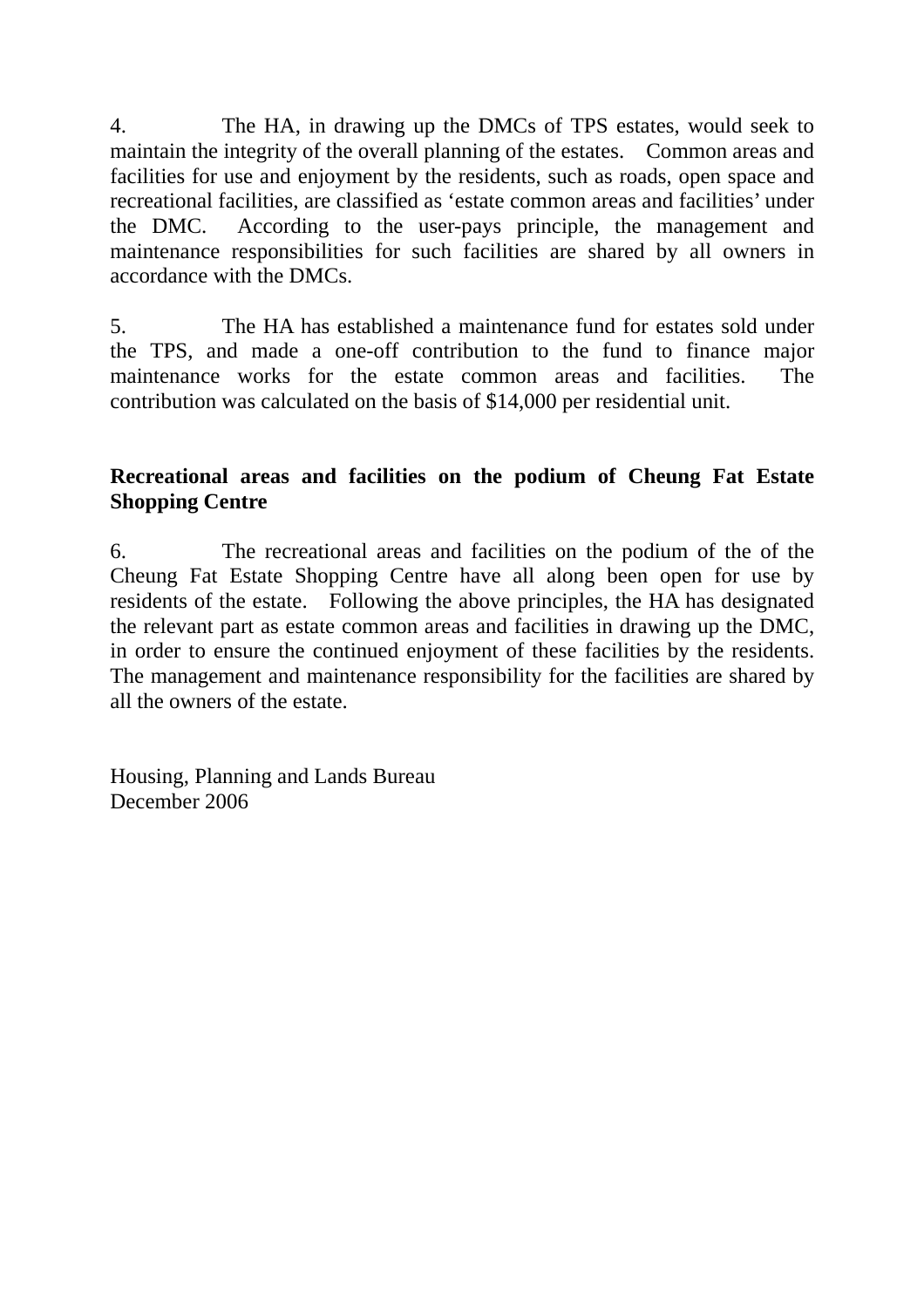### **Legislative Council Panel on Housing**

## **Policies for "Solid Core Flush Door Replacement Programme" and "Installation of Additional Lift Towers and Pedestrian Bridges" in Public Rental Housing Estates**

#### **Purpose**

 This paper sets out Housing Department's (HD) general policies governing the "Solid Core Flush Door Replacement Programme" and the "Installation of Additional Lift Tower and Pedestrian Bridge".

#### **Background**

2. At the meeting between Members of Legislative Council and Kwai Tsing District Council on 8 December 2005, some Members of District Council expressed concern over the replacement of hollow core flush doors in Cheung On Estate and installation of lift towers and pedestrian bridges to link all housing blocks in Lai Yiu Estate. Legislative Council Members present at the meeting later met with the HD in January 2006. The HD subsequently provided a reply to the Legislative Council and Kwai Tsing District Council on the relevant issues.

#### **Solid Core Flush Door Replacement Programme**

3. The Housing Authority (HA) commissioned professional fire consultants in 2002 to assess the overall fire risk for public rental housing units completed on or before 1996. The consultant report found that all these units complied with the fire safety requirements. To enhance the fire safety level of the flats along the one-way fire escapes, the report suggested replacing the hollow core flush doors of these units with solid core flush doors which are more fire resistant. The replacement programme was completed in March 2006.

4. In 2006, the HD launched the "Total Maintenance Scheme" to carry out inspection and maintenance for all public rental housing units. To further improve the facilities in old public rental housing units, we have incorporated the replacement of core flush door into the Scheme. Under the Scheme, technical officers will enter every unit to inspect the facilities and check whether the entrance door should be replaced. If replacement is necessary, the technical officers will include it into the "Estate Action Plan" of the following year. The HD could set aside about \$30 million under the